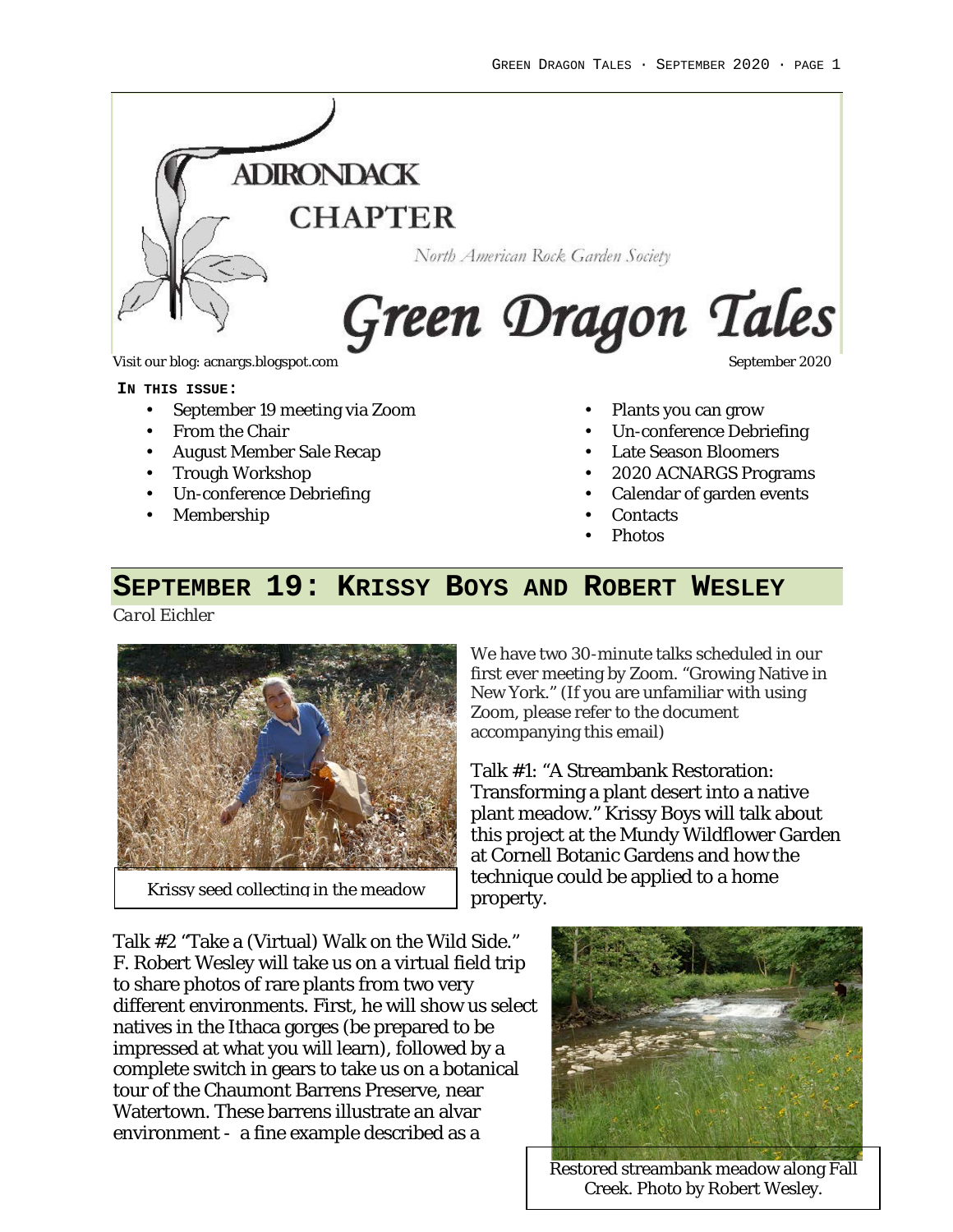prairie-like landscape resting atop a foundation of limestone bedrock. Yes, there are plants that grow under these hot, dry, near soil-less conditions.

Krissy Boys has been a professional gardener for nearly 30 years. Her gardening career began with native plants at the Brandywine Conservancy and Brandywine River Museum in Chads Ford, PA. She has been managing the Mundy Wildflower Garden at Cornell Botanic Gardens for 20 years. From 1992 -1999 Krissy looked after the Comstock Knoll Rhododendron Collection, the Pounder Heritage Vegetable Crops and the Poisonous Plants Garden. She volunteered as a land steward for the Finger Lakes Land Trust from 1992-2011 and has been a steering committee member of the Finger Lakes Native Plant Society since 1998. Here is a nice article where you can read more: **streambank restoration.**

F. Robert Wesley holds the title of botanist for the Cornell Botanic Gardens, which doesn't nearly describe the range of work that he does there. His area of expertise is native plants. To that end he assists Krissy to identify and use native plants in the Mundy Wildflower Garden, as well as in the 3,000+ acres of natural areas that Cornell Botanic Gardens oversees. He also serves as a field photographer, leads field trips and tours, and writes copy for web and print on Cornell's natural areas. He too serves on the steering committee of the Finger Lakes Native Plant Society.



Robert taking time to smell the flowers. Photo by Karen Thurnheer-Bacharach.



NY native Castilleja. Photo by Robert Wesley.

After the talks, we will hold a short meeting to let you know our plans for the rest of the year and the months to come in our covid-19 world. There are a lot of uncertainties in the months ahead and it has required us to thinking differently and creatively to maintain important relationships and organizations like ours.

Join us for this meeting from the convenience of your own home. You will be receiving an invitation to register for this meeting. Once you register be sure to mark you calendar now and don't forget to log in!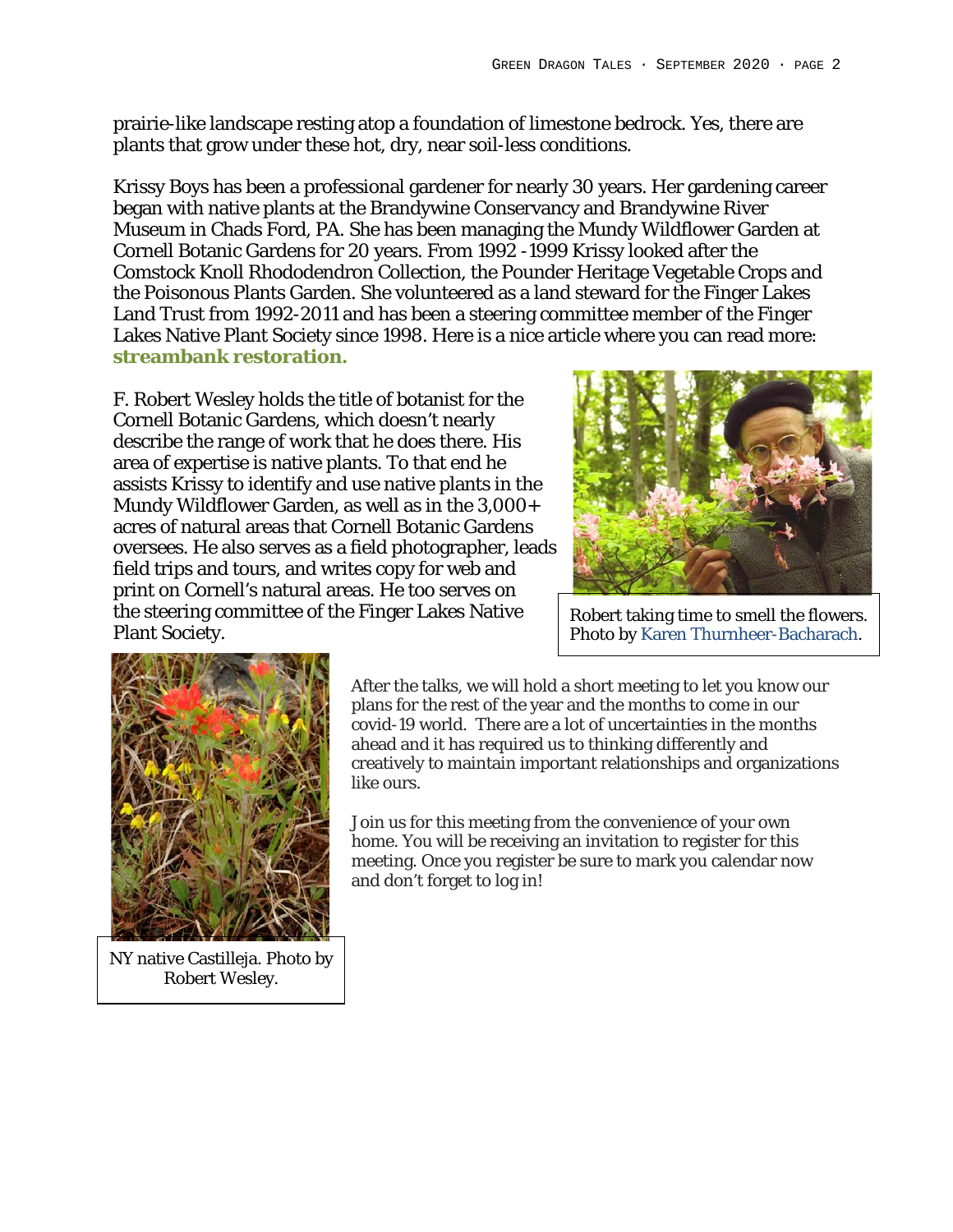## **FROM THE CHAIR**

#### *John Gilrein, Chair*

I can feel positive about life on a nice summer day that wasn't too hot, and after a little rain. I wish you all could have that, especially the rain part. I hope your gardens are providing you with much pleasure and respite from the perils outside your eden. If you find you need some more late blooming flowers as the summer winds down and we get through autumn, we'll be providing you with lots of ideas.

The Plant Sale! I missed seeing a lot of you at the plant sale on Saturday August 22, since out attendance was down slightly. In spite of hard times, we had a great event. Everyone was very considerate, masked and keeping distant, and the modified sale worked very well. It was nice to see people there, all 19 or so of us. A big THANK YOU to the big team (all the attendees actually) that made the sale a social and financial success: planner, plant set-up help, plant donors, plant purchasers, cashier, and clean-up helpers.

Due to generous donations we had interesting plants, in spite of reduced attendance, and everyone who wanted plants was able to come away with some interesting ones. This event went well enough that we're thinking of repeating it in 2021, if Covid is still an issue and the Garden Fair is cancelled. We have shown we can successfully host our own sale, for members that is. Fingers crossed for 2021!

As for upcoming Meetings we don't really have a choice for the remainder of 2020. Inperson meetings are not going to happen. We're planning live virtual meetings via Zoom. I hope people that would attend a live meeting will participate via Zoom. I never used Zoom until COVID hit, and I'm not the most computer literate person; in spite of that I had no trouble using Zoom. Anyone with a reasonable computer should be able to do this. Clicking on the link you'll be sent will start opening up Zoom and the rest is very intuitive. It's not as good as a live meeting, but think of the bright side - there's no commuting time to get to your computer. [If you do not have a computer or smartphone, we suggest you be resourceful to access a device, such as using a computer at your local library]

Plant of the Month: we're suspending the POM program until further notice, most likely we'll resume when we can have live in-person meetings again. I hope you can support your local nurseries and/or share plants with friends and neighbors. I always enjoy our POM and I will miss it, and enjoy its return even more.

Membership: I hope most of you will continue your membership. You will see in this issue we're offering a deal for membership. We're doing all we can under the circumstances to stay engaged with our membership and it begins with this newsletter. We will still be providing interesting programs (3 of our 6 program meetings are yet to come), but for now access will be electronically.

These crazy times will end, and I hope to see you then.

Cheers, John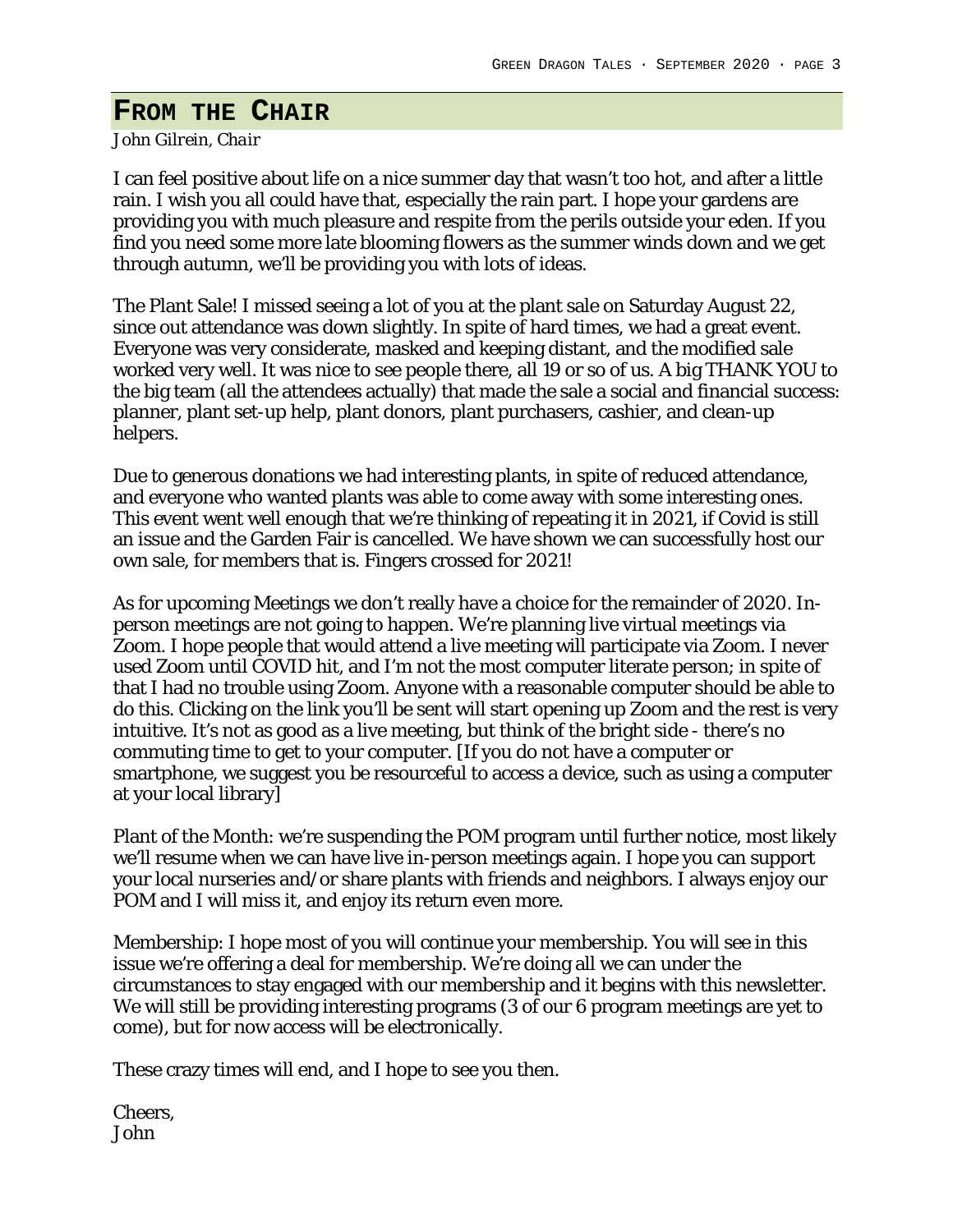# **AUGUST 22 PLANT SALE: A GREAT DAY FOR**

### **GARDENERS**

*Carol Eichler, Plant Sale Chair*

It was another beautiful day on August 22 – sunny and hot. And it became a great day for gardeners too. It was the day of our Chapter's annual member-only plant sale and the first time we had met in-person since February. The plant sale felt very successful and it was. We came with plants, eager to buy, and eager to chat with fellow gardeners.

So here are the specifics. We made \$1,010 and our only expense was minimal - for the pavilion rental. 18 people signed in - fewer than most years as expected but folks came prepared to buy. And the opportunity to socialize was PRICELESS!

I was so impressed with the quality and variety of plants that we had. They ran the gamut from rock garden to natives, herbaceous perennials to trees and shrubs and a few houseplants. Truly, there was something to appeal to every garden interest!

Many thanks to all who showed up and "behaved themselves" with social distancing, masks, etc. More thank you's to people who brought such great plants, bought plants, came early or stayed late to help with set-up and take-down.

What we learned it that we can pull off a socially distanced plant sale. Our members also have a wide range of plants to share and an enthusiasm for purchasing plants. We feel reassured one way or another that we will hold a spring plant sale – perhaps through Cooperative Extension's annual Garden Fair or perhaps on our own. That is to be determined as this pandemic progresses. But a plant sale we will have - good news!

Unfortunately I forgot all about taking photos. Did anyone? The day will have to live on in our memories.

### **TROUGH WORKSHOP OPPORTUNITY SEPTEMBER 26**

ACNARGS will not be holding a trough making workshop this fall at Carol Watson's Greenhouse. The instructor is not available. However, Bakers Acres of North Lansing will be holding a trough making workshop on September 26 from 10-12pm. This is what they wrote in their newsletter about the workshop:



From the Bakers Acres newsletter: "This is the first class we have offered during these very strange times. But it is a good one to offer because it of all the room you need to make a planter, you will get your own bench and of course be socially distanced. Also because you need to wear a dust mask, it will be no different with our masks on. You will have two shapes to choose from. The supplies you need to bring with you are: waterproof gloves, mask a sturdy board at least 24" in diameter, be sure to wear old clothes. The super tufa pot will stay here for at least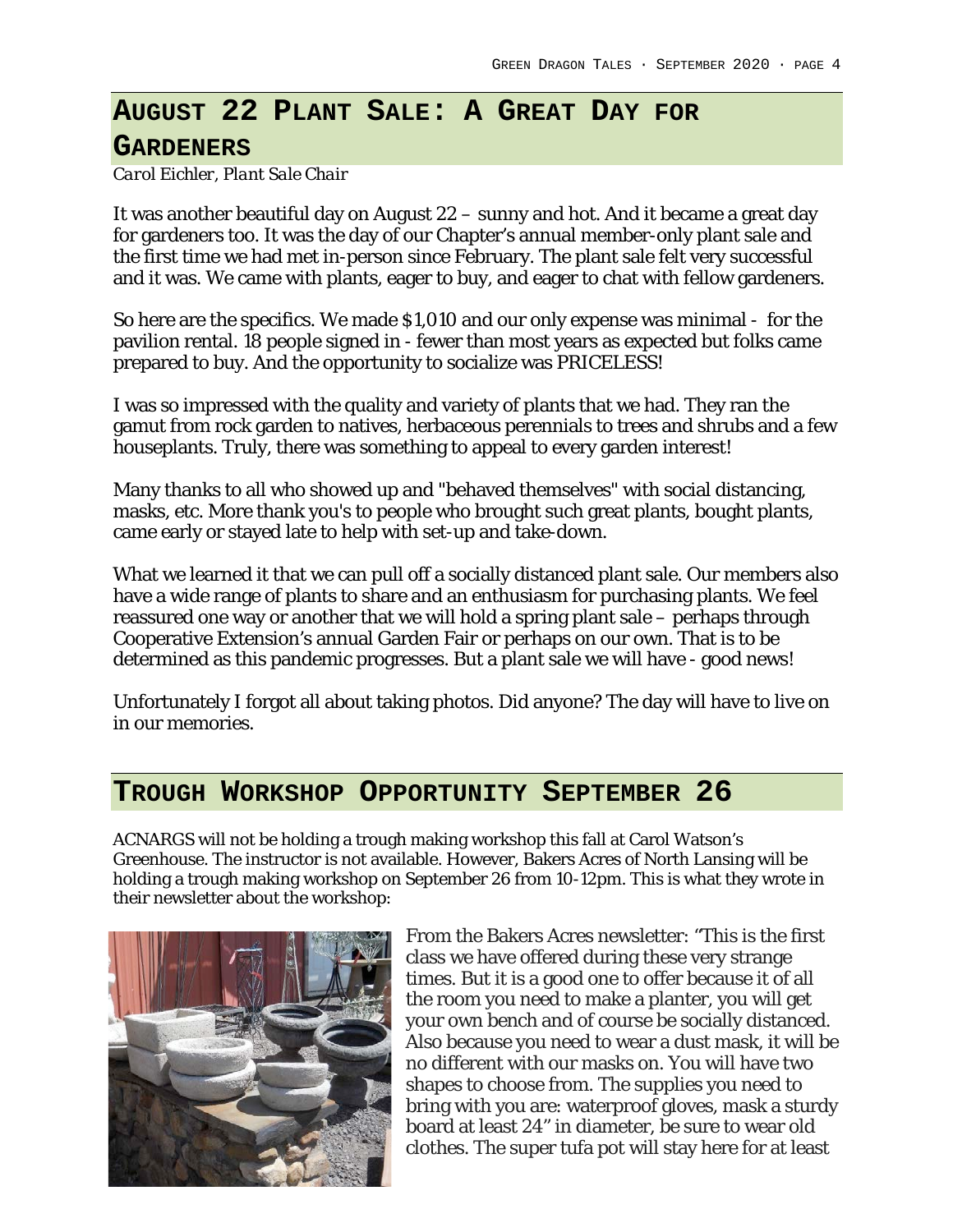2-3 days so it can dry [cure] for you. This is always a fun class. You will be amazed at how easy this is to do. If you would like to make more than one, the cost per additional Super Tufa would be \$22.00 each. Call 607-533-4653 to register. Cost \$30.00. Deadline by September 23rd."

### **MEMBERSHIP OFFER FOR 2020 AND BEYOND**

Have you joined ACNARGS for 2020 yet? If not, we are offering a sweet membership deal. Join now for 2020 (individual \$15, household \$20) and we'll include a 2021 membership. Now is an excellent time to join. Half our programs for the year are ahead of us (September, October, November) and you won't want to miss them. We have some excellent speakers lined up. As a member you will be sent the e-newsletter to get the meeting announcements and all the information you will need to join the meeting electronically.

Zoom meetings are not the same as our in-person meetings but they are a good alternative under the circumstances. E-meetings even raise the potential to extend our reach to people who don't "normally" come to our Ithaca in-person meetings...and the potential to share the meeting announcements to people within your garden networks.

We're just trying to make lemonade here.

### **PLANTS YOU CAN GROW**

*By various*

So you came home from the August 22<sup>nd</sup> sale with some new plants. You're excited to plant them and watch them thrive…hopefully. Here are some cultivation tips for plants you may have bought at the sale, based on our experience. Good luck!

John Gilrein offers this general advice for growing non-ericaceous rock garden plants:

Choose a site with sun, 6-8 hours per day is ideal. If your soil has good drainage, you can make a rock garden with 4-8 inches of sand on top of your existing soil. If your soil is clay, my guess is that you would want 8-12 inches of sand on top. Installing rocks is beneficial, after all we're thinking rock garden, but the rocks are optional.

A sand with excellent drainage that doesn't have uniform grains or small grain size is ideal. The sand I used last year is "tube sand", sand which comes in a tube shaped bag available year-round at the big box hardware stores in 60 or 70 pound bags. The bags are heavy, and thus a little awkward to handle. This sand can be the planting medium in your garden, a trough, or even the holes in a concrete block.

This may seem like the drainage will be too fast and the medium will not have adequate nutrition but this is what most rock garden plants want for long-term health and hardiness. Rock garden plants will generally send their roots deep in search of moisture and nutrition and they benefit from dry crowns, especially in the cold rains and thaws of winter. Many rock garden and Mediterranean plants are hardier when planted in rock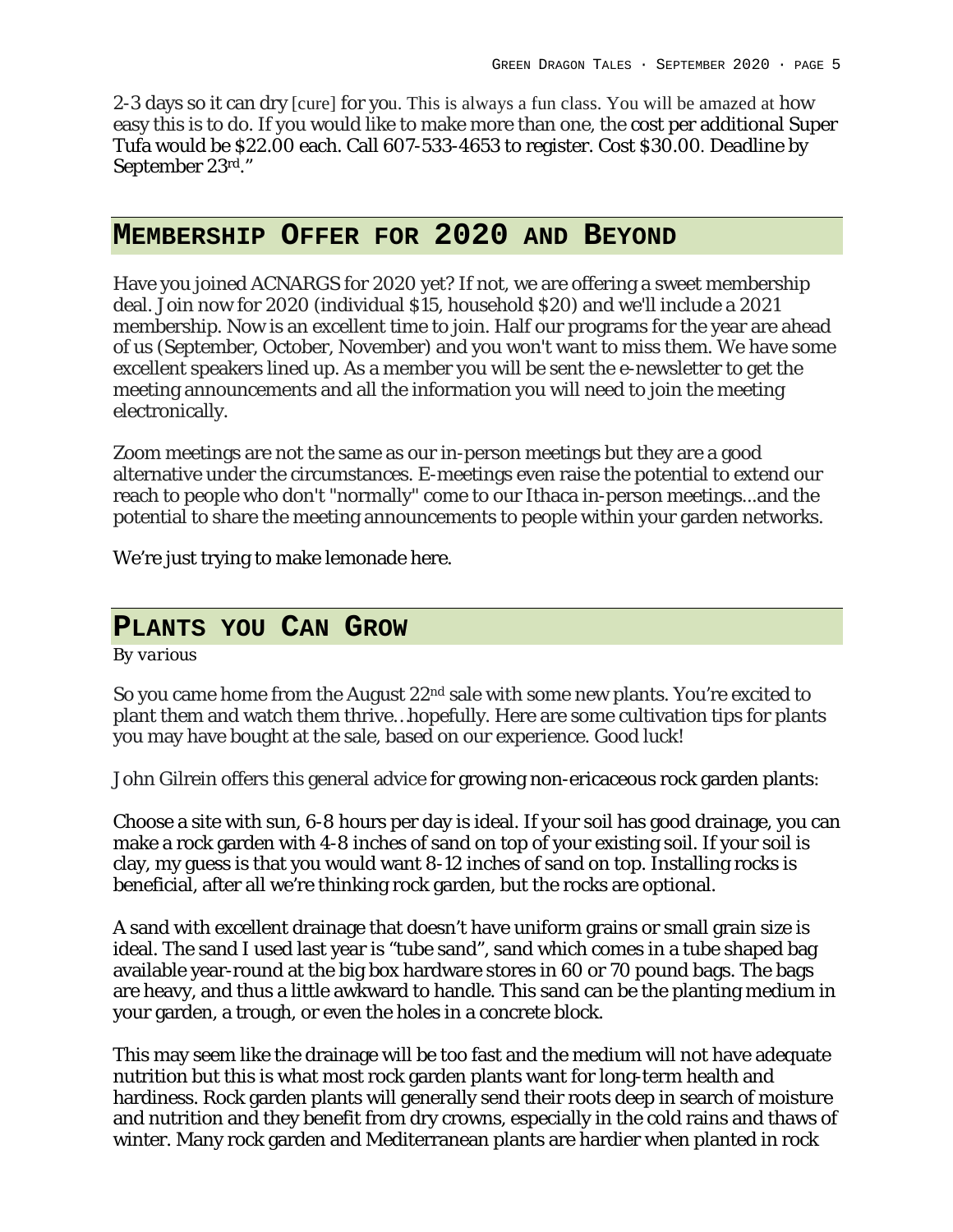garden conditions in our cold, wet climate. They often will be hardier than if they were planted in a nice, rich potting mix. Save your garden loam for tomatoes.

When you plant, it's time for tough love. Most plants raised from seed are grown in an organic rich potting mix. You'll need to carefully bare root your seedlings to remove the rich potting mi (use a pail of water to rinse the mix away), dig a hole in the soil deep enough for the roots, and tuck the plant in, firming the soil around it. The shock to the plant is less of a problem than the difficulty of pushing



roots out into the spartan conditions of the rock garden from its pampered potting mix in the greenhouse. Of course, the seedling will need careful watering for the next week or 2, and some shading is also helpful if it's not cloudy. [The cooler weather of early spring and fall will help the plant "take off" in its new environment too] After planting, mulch with stone such as stone chips, gravel, or pebbles.

C. 'John Innes.' Photo by Carol Eichler

P. porphyrantha. Photo by Terry Humphries

Terry Humphries' favorite plant is *Potentilla porphyrantha* with hairy gray foliage and pink flowers in spring.

It's native to the southern Caucasis Mountains/Armenia and is critically endangered there. Botanists are seeking new habitats, which could be our rock gardens! The crown should be planted at soil level, ideally on a slope, closely hugging limestone pea gravel for protection. They love calcareous conditions, require excellent drainage, and full sun is preferable. Hers is growing in tufa, so happy, much larger than this photo taken 2 years ago. Good for a trough or in or near tufa (with luck it will seed into the tufa!)

Also from Terry: *Calecolaria* 'John Innes' is a ground hugging perennial growing to 9" when in flower. With the common name pocketbook flower, it wants rich well-drained soil, morning sun and light shade, and regular watering or it may go dormant but not die. It is a hybrid of 2 species and is cold hardy. It even survives Zone 3 in the Adirondacks.



Linum dolomiticum. Photo by Carol Eichler

From Carol Eichler: *Linum dolomiticum* is a favorite of mine. I brought a lot of them to the sale since I have good luck growing it from seed. I love the basal foliage and the large brilliant yellow flowers – I didn't realize what a gem I had! The second year I had over 14 blossoms! Then we had a very wet August and this plant croaked. I surmise it may be short-lived. I am now growing it in a drier area of my rock garden. It would be suitable for a trough, which you can always move if we get one of those wet, wet summers.

*Symphyotrichum ericoides* 'Snowflurry,' common heath aster, has a prostrate form to 6" high with woody stems and is covered with tiny white flowers in late summer. It takes a while to establish but then flourishes and spreads. It can be grown in the open garden as a groundcover; tolerant of a wide range of soils and drought.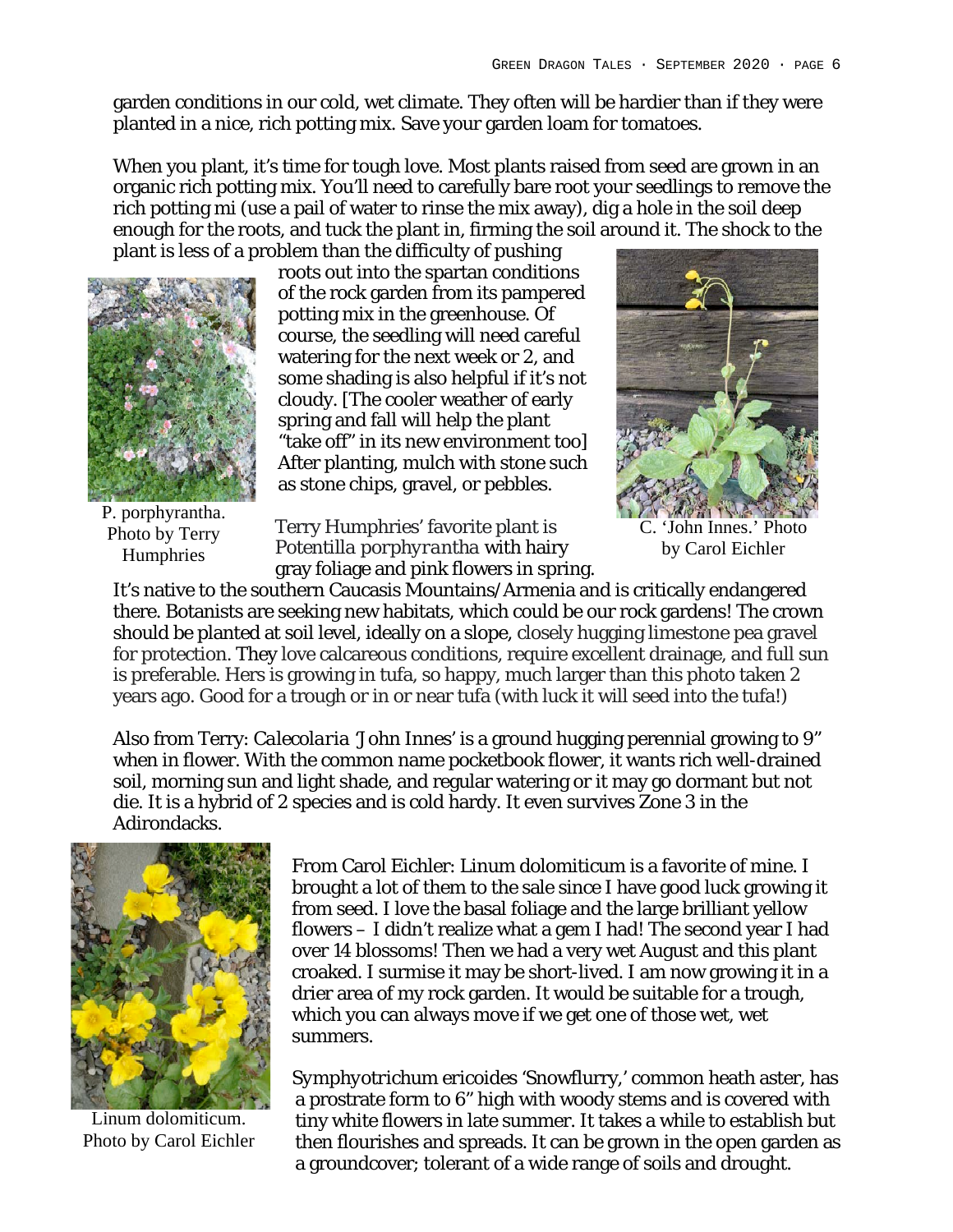*Chrysogonum virginianum* is a wonderful lowgrowing ground cover for heary shade but can tolerate sun if kept moist. It is rhizomatous but not invasive, with yellow disk flowers beginning in spring; OK for the rock garden too.





*S. ericoides* 'Snow Flurry.' Photo by Rosy Glos

Left: C. virginianum. Photo by Harold Peachey

## **AN UNCONFERENCE DEBRIEFING**

*Carol Eichler*

The cancellation of the Ithaca-hosted national conference is now part of history, and a "victim" of the covid pandemic. As chair of the Conference, I'd like to give you all more information as to what this cancellation meant for our Chapter and for National.

With Cornell Conference Center as the "home base" for the conference, when Cornell shut down in mid-March, that meant the cancellation of all their conference center events as well, which naturally included our conference.



Interest in the conference, as reflected in registrations, was very high. At the time of cancellation, we were essentially at maximum capacity (140 people), even at such an early date

The Conference was on track to be financially successful too. We were on target to make upwards of \$13,000 less NARGS take of 25%. That would leave our Chapter with a net gain close to \$10,000. Even with Chapter funds dedicated to registration stipends and free t-shirts for our volunteers - rounding those costs to \$5,000, we still stood to gain significant revenue for the Chapter. That 25% cut from NARGS, was a guarantee from them that in the case of a loss from the Conference, they would cover those expenses.

Fortunately with Cornell being the entity to cancel, all registrants received full refunds, as well as any advance payments by our Chapter. Our only expense was to the designer of the conference logo.

The Chapter is in sound financial shape, even with the cancelation. Even without the spring plant sale, which was also cancelled. We have a healthy cash reserve. But we also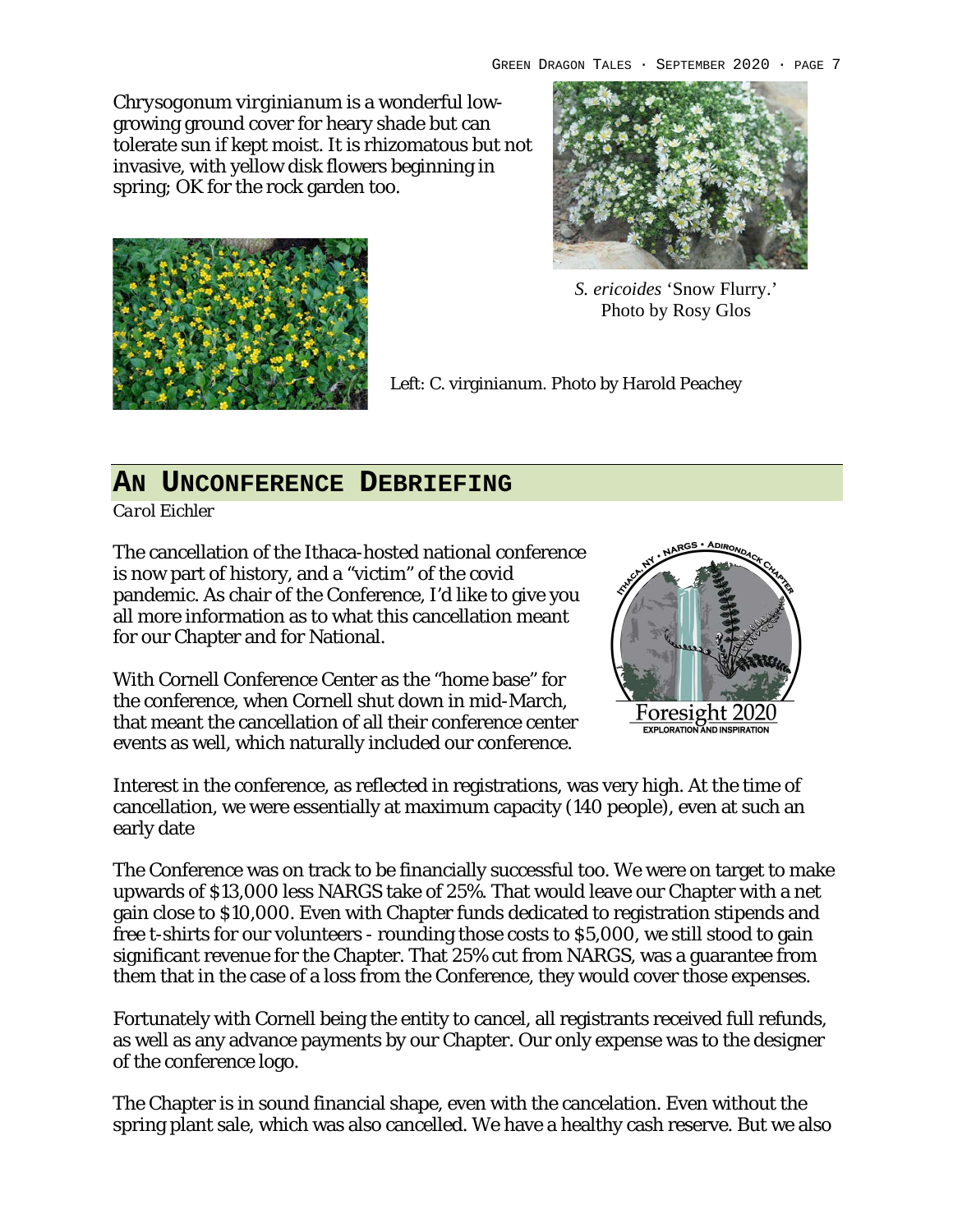have our Donor Advised Fund at the Community Foundation, which has subsidized our speakers' costs for several years.

There was however another "cost" to the cancellation, not in dollars but in time. The planning of the conference, mostly from a planning committee of four people, required untold hours of volunteer time. – and that was, perhaps the greatest "cost."

While our Chapter was fortunate to be able to weather this loss of revenue, NARGS national stood to lose a lot financially from the loss of the conference proceeds and also the cancelled pre- and post-conference tours. Hence the birth of a new idea…a virtual conference!

NARGS offered its first ever virtual conference, Taproot 2020, on June 26 and 27. By my count 269 people registered and it was terrific…and profitable for them. It will go a long way to make up their deficit.

Our Chapter was well represented for both the in-person and virtual conferences. Next year's national conference is set for Durango, Colorado from June 17-20. They seem determined to do what they have to do to make it happen. Let's hope so.

# **WHAT'S BLOOMING IN YOUR GARDEN? LATE SEASON**

#### **PERFORMERS**

*From the ACNARGS\_Member\_Forum*

Rock gardens are noted for their wonderful spring displays. That's because many of the plants grow where the season is short and/or temperatures are cool. Soas winter wanes, they are raring to go. ..and we are more than ready for these harbingers of spring to bloom their hearts out. For me, that is one of the wonderful phenomena of a rock garden.

The challenge then can be how to extend interest throughout the growing season. Through the ACNARGS member forum I asked people to share their late season performers. Their responses, as well as my own experience, are shared here. Altogether we generated a long list.

From Susanne Lipari, stating "None of these are special or rare (I'd dispute that), but they do provide interest right now."

*Chrysanthemum weyrichii*: just opening with large pink daisies just above ground level *Indigofera pseudotinctoria* 'Rose Carpet:' just opening, pink pea flowers at ground level. This is from last year, so it might bloom earlier once established

*Lobelia siphilitica mistassinica*: very dwarf, sky blue flowers, will open in the next couple of days.

*Sedum sieboldii*: carpet of bright pink flowers and gray leaves tinged with pink *Allium spirale*: about to open, very low, pink

*Allium senescens ssp. glaucus:* just on the border of getting too big for the rock garden, but very lovely right now

*Allium thunbergii* (and 'Alba'): very late purplish

Erinus alpinus: reblooming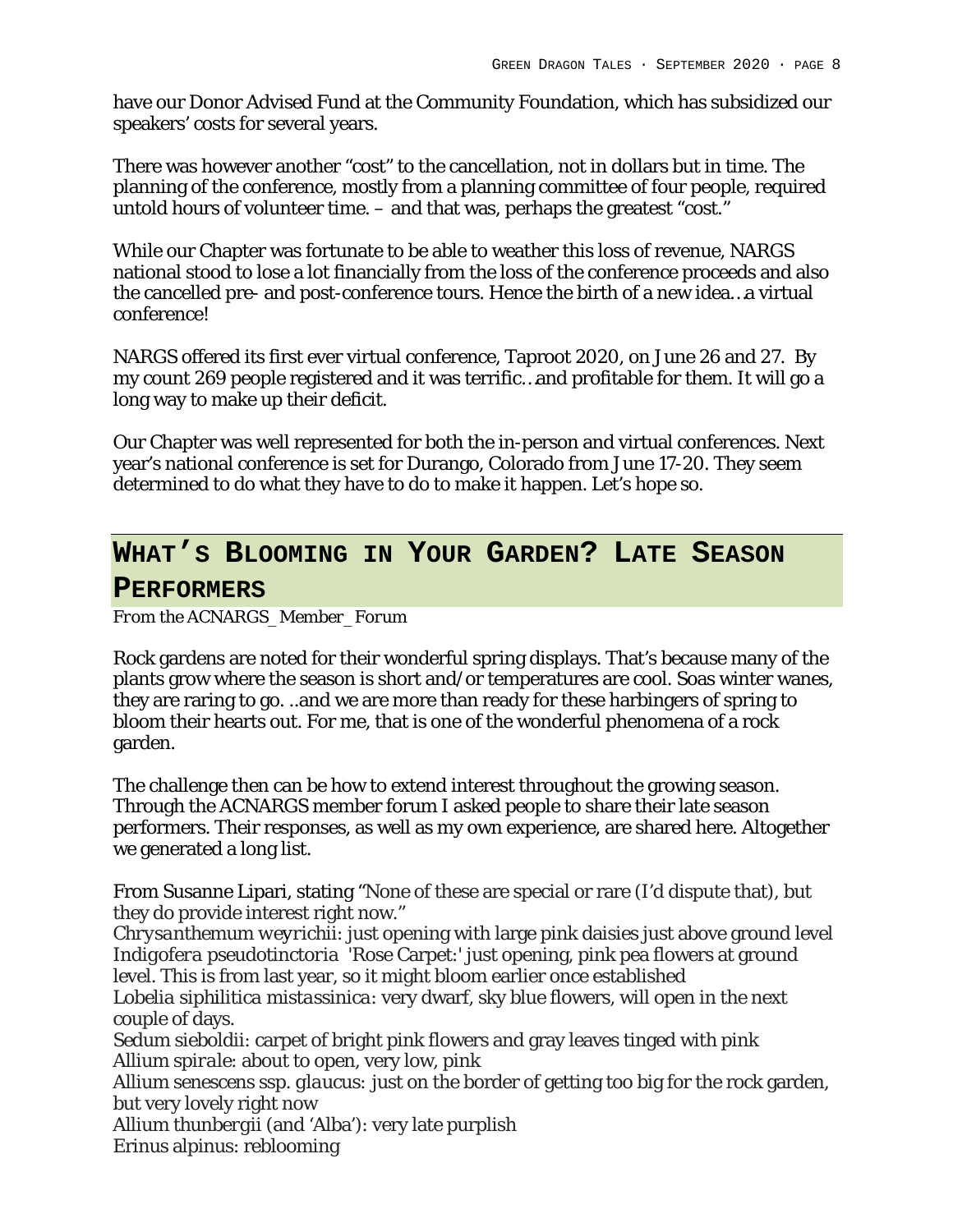*Veronica alpina* (white) and *V. alpina* 'First Love' (pink) and 'Goodness Grows' (blue): reblooming

Clematis scottii: it's the first year this has re-bloomed for me several times through the summer.

*Orostachys iwarenge*: Not blooming, but at a great stage right now as the rosettes begin to expand.

*Salvia sylvestris* 'Marcus' and 'Little Night:' reblooming

*Lithospermum diffusum* 'Grace Ward:' re-blooming with small but incredibly intense bright blue flowers

From John Gilrein:

*Aster (Symphotrichum) novae-angliae* 'Purple Dome' and 'Vibrant Dome': 2 short cultivars

*Crocus speciosus*: beautiful lavender flowers striped with violet *Colchicum autumnale*

*Eucomis* sp. (pineapple lily): this is hardier than listed but go for a hardier species Cyclamen hederifolium: blooms from late August into November

From Rosy Glos: Here are a few late-season performers in my garden. We live in a cold microclimate (was zone 4 and only just slipped into zone 5 in the past several years), so some of these may bloom unusually late in my garden. (See photo collage at the end of this newsletter)

*Aster ericoides* 'Snow Flurry:' a prostrate aster that gets smothered in white flowerheads in mid- to late September.

*Allium cernuum*: a native allium with nodding flower buds that open in late August. *Clematis tangutica* 'Helios:' bright yellow, nodding flowers in early September *Silene regia*: cardinal red flowers on tall (~4ft) stalks in mid to late August. *Mentzelia nuda*: a short-lived perennial native to sandy parts of the Western US. I grow it as an annual. Sticky, sandpapery leaves and three-inch-wide white flowers that only open between 4 pm and dusk. Highly recommended but not very common. Mine are

blooming now (mid August).

*Callirhoe involucrate*: a popular rock garden plant that just keeps giving. Mine has been going strong since the beginning of the month and shows little sign of slowing down.

From Rosemarie Parker: some of the aforementioned plus *Phemeranthus calycinus*: used to be talinum, hot pink flowers waving above the sea green rosettes, succulent

More Plants to be continued in the October issue of the Green Dragon

Join the ACNARGS Member Forum Not a member yet? The Forum is limited to ACNARGS Members who must be invited to join. Join this Google Group by sending a request to Carol Eichler, **carolithaca@gmail.com**.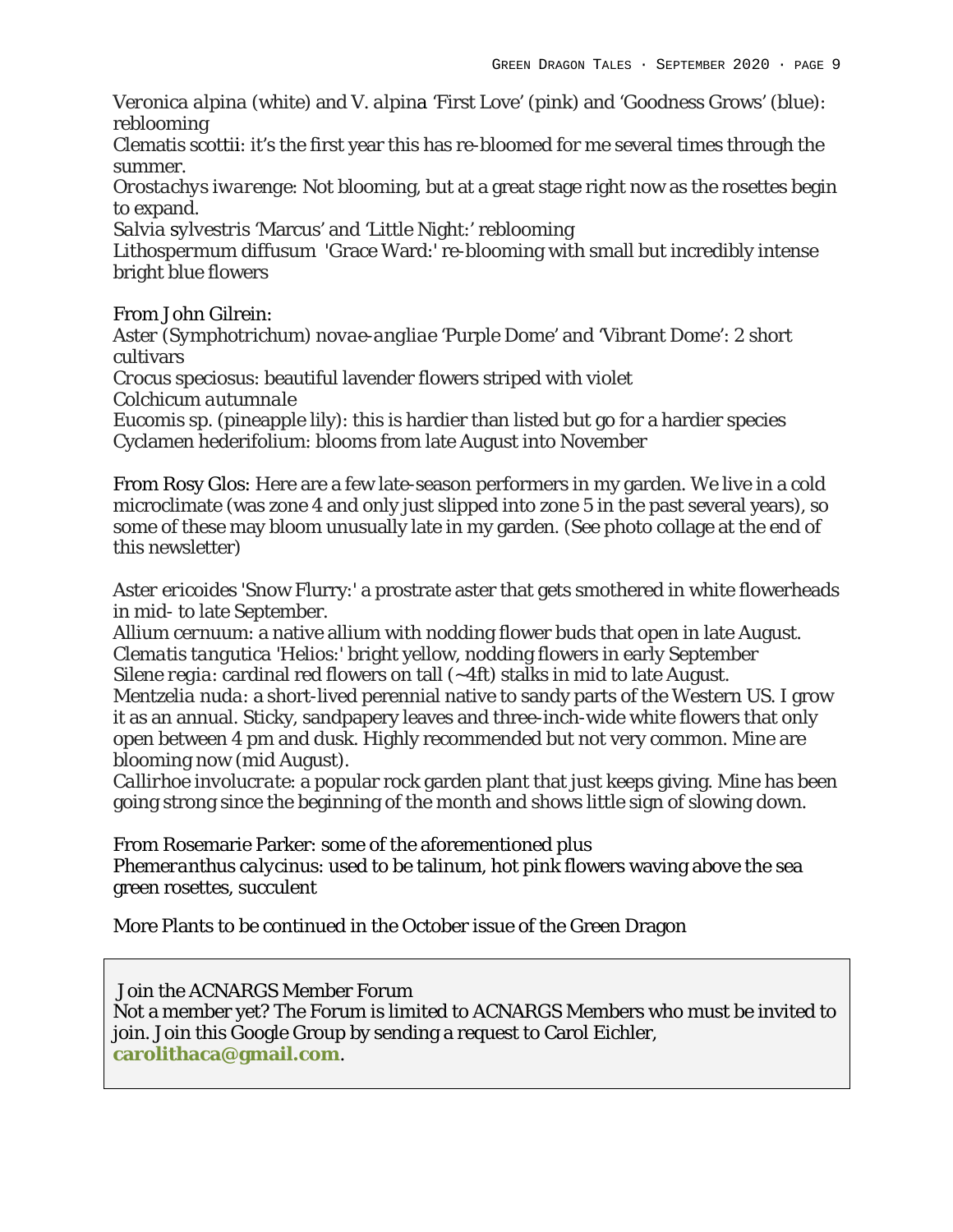# **ACNARGS 2020 PROGRAMS**

**NOTE: Due to covid our fall meetings will take on a different format. We will hold live meetings via Zoom and are currently in the process of booking speakers, hopefully on our "usual" meeting dates. For those of you unfamiliar with Zoom, this newsletter includes information about downloading it and navigating a meeting. See below for the programs that have been finalized at publication date.**

September 19: Krissy Boys and F. Robert Wesley from Cornell Botanic Gardens via Zoom. See article in this newsletter for more information. An invitation to join this meeting will be sent to you via email.

October 17: TBD

November 1: Dr. Kevin Nixon, Cushion Steppe and Alpine Zone Flora of Patagonia. Program starts at 1:00 p.m. via Zoom. A link will be sent to you.

Details as we learn them will be included in future newsletters, our blog, **acnargs.blogspot.com**, and our Facebook page, **http://www.facebook.com/acnargs**.

**CALENDAR OF SELECT GARDEN EVENTS**

For the latest information, visit these websites of these gardening organizations.

Cornell Cooperative Extension of Tompkins County. Online class information: **http://ccetompkins.org/gardening**

Finger Lakes Native Plant Society monthly meetings postponed until further notice. **https://flnps.org/**

Cornell Botanic Gardens: no on-site events at this time; visit Cornell Gardens at home: **https://cornellbotanicgardens.org/explore/events/**

Liberty Hyde Bailey Garden Club: **http://www.hort.cornell.edu/LHBGC/**

To have a garden event in your area listed send all pertinent information to David Mitchell at **david\_mitchell\_14850@yahoo.com**

# **2020 ACNARGS BOARD MEMBERS AND CONTACTS**

*If you want to volunteer, we'd love to hear from you!*

Chair: John Gilrein, **basecamp@alum.syracuse.edu** Program: Terry Humphries, **terryehumphries@gmail.com** Program Committee Members: Could this be you? Secretary: Currently rotating amongst "Responsible People" Treasurer: BZ Marranca, **mmm10@cornell.edu** Plant Sales Chair: Carol Eichler **carolithaca@gmail.com** Plant Sales Committee Members: Michael Loos, BZ Marranca, David Mitchell Plant of the Month: Marlene Kobre, **mkobre@ithaca.edu** Membership: Mary Stauble, mes2@cornell.edu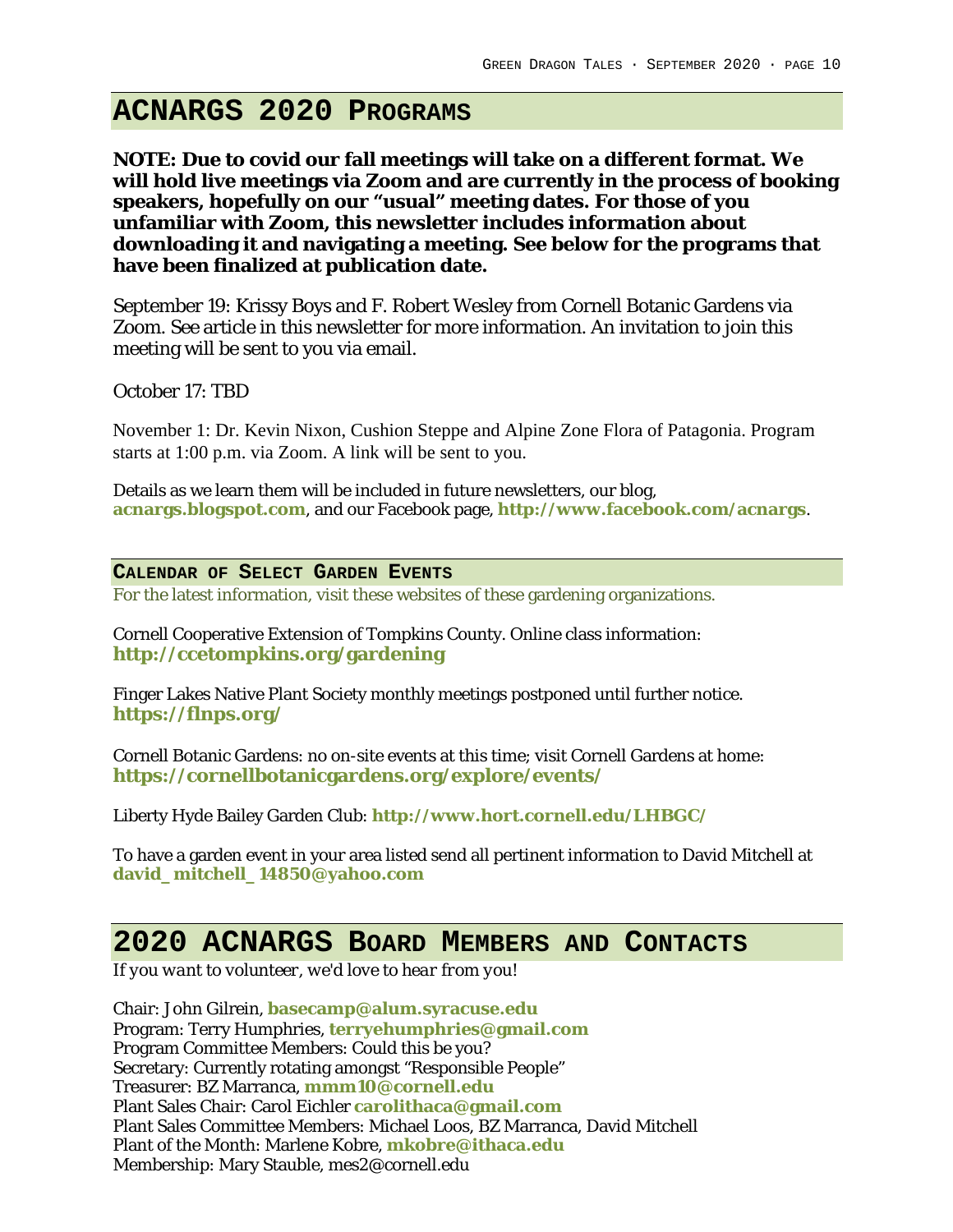New Member Hospitality: Graham Egerton Newsletter Editor: David Mitchell, **dwm23@cornell.edu** and sometimes Carol Eichler. Looking for a new editor! Calendar: Pat Curran, **pc21@cornell.edu** Webmaster, Program Tech: Craig Cramer, **cdcramer@gmail.com**

#### **ABOUT US – ADIRONDACK CHAPTER NARGS**

We are an all-volunteer organization and one of thirty-eight NARGS affiliated chapters active in North America. Our annual Chapter activities include 6 program-speaker meetings, the Green Dragon newsletter, web and Facebook pages, garden visits, overnight garden trips, hands-on workshops, two plant sales a year, and frequent plant giveaways. Our meetings are informal, friendly gatherings that provide a wealth of information and offer a source for unusual plants, plus the opportunity to be inspired by other gardeners. The public is always welcome. Chapter membership starts at \$15 a year based on the calendar year. Membership includes these benefits: newsletter sent to you electronically (or option by mail for an extra fee), opportunity to travel on our planned overnight garden trips, annual membership directory, and plant sale discounts and member only sales, including Plant-of-the-Month sales.

Download a membership form at **acnargs.org/join.**

#### **ABOUT NARGS NATIONAL**

NARGS National is our parent organization: We encourage you to join (online at www.nargs.org) for only \$40 a year. Benefits include a seed exchange, a quarterly publication focused on rock gardening, and an online website featuring an archive of past publications, a chat forum and a horticultural encyclopedia. NARGS National also conducts winter study weekends and holds its Annual Meeting in interesting places where attendees have the opportunity to visit gardens and take field trips, often to alpine areas, as well as hear talks by outstanding plants people from around the world. More recently, NARGS is offering botanical tours each year, both within the US and abroad.

#### **GREEN DRAGON TALES**

Published eight times a year (Feb., March, April, May/June, July/Aug., Sept., Oct. Nov./Dec.). Submit articles by the fourth Friday of the month preceding publication to David Mitchell, **david\_mitchell\_14850@yahoo.com** Note: The next issue of *The Green Dragon* will be October 2020.

Last page: Collage of late season flowers by Rosy Glos